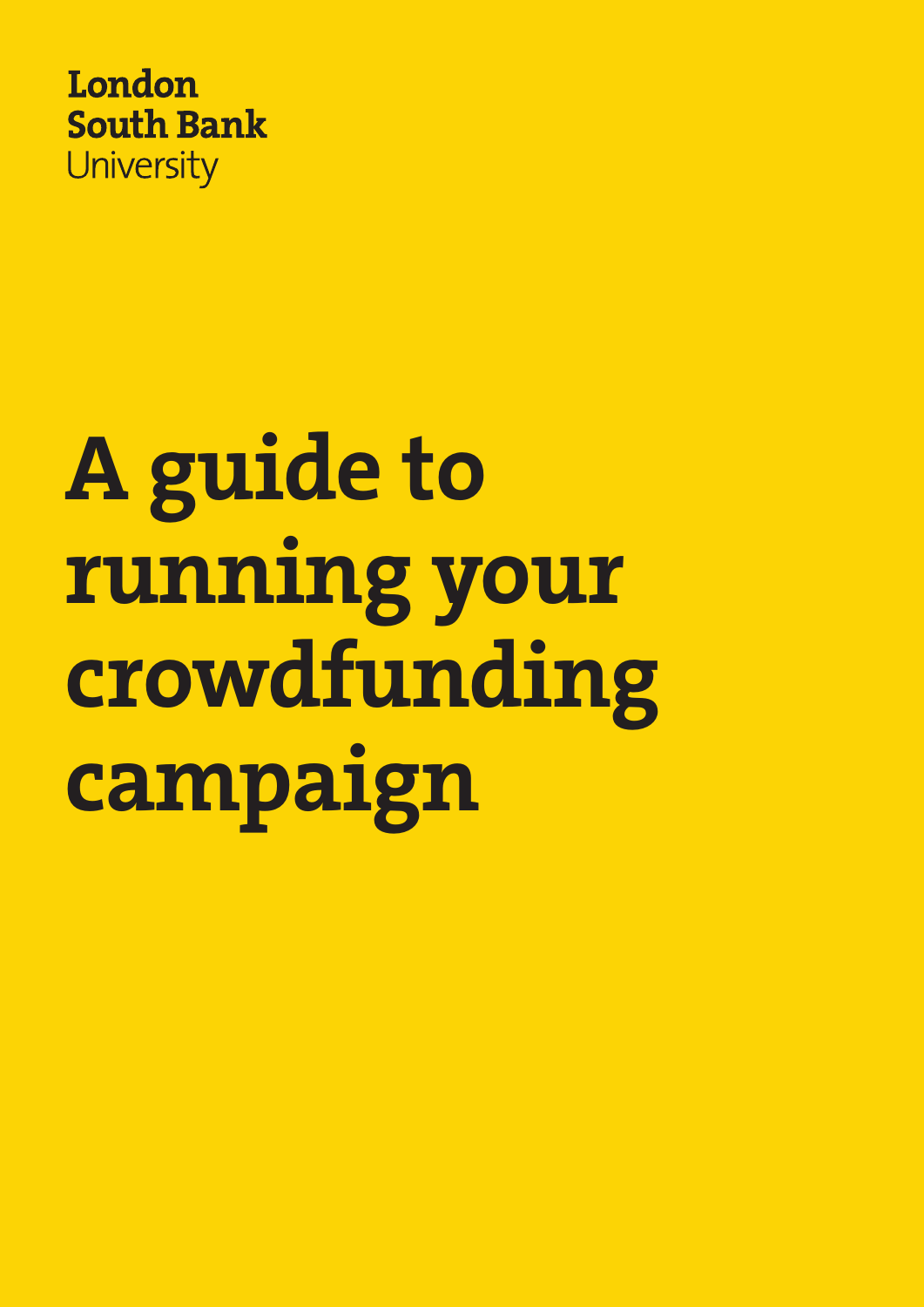

## A bit about Crowdfunding

The aim of this short booklet is to explain how crowdfunding works and provide you with a basic structure and some advice to get you started.

We want to help you to maximise your chances of success, so enjoy reading and get in touch if you have further questions or need some more help by contacting studententerprise@lsbu.ac.uk

#### **What is crowdfunding?**

Crowdfunding uses digital platforms like Kickstarter, Indigogo, StartSomeGood, Peerbackers and RocketHub that allow individuals and groups to ask for donations towards projects and activities. It can widely be defined as raising money directly from a large number of people who are putting in relatively small amounts of money.

Crowdfunding is all about your interaction with people and how you plan, build interest and create a buzz about your funding campaign.

It's about you, your idea and the power of the crowd. We're here to support you!

**94** crowdfunding platforms in the UK (and growing)\*

**89%** of student projects got funding on Kickstarter in 2014/15\*\*

#### **I want to create a campaign what do I do now?**

- Read this booklet, come and speak to us, and attend one of our workshops
- When you are ready, create your campaign on the right platform for you
- Launch your campaign on a crowdfunding platform and get it featured on LSBU's website
- Work hard to promote you campaign
- Get your project funded!

*\*NESTA (excludes University sites) http://crowdingin.com/platforms/all/all \*\* www.kickstarter.com*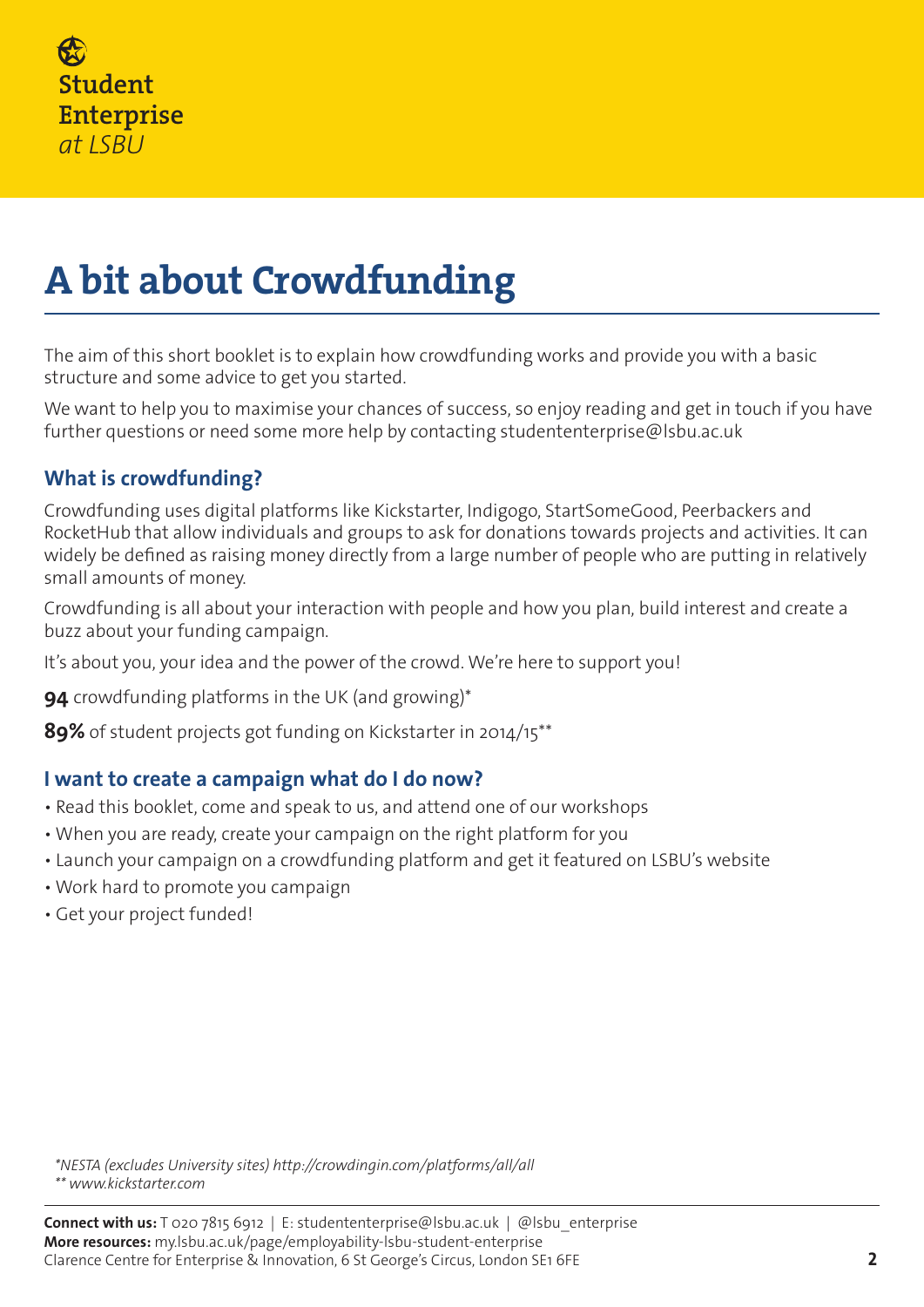

# Prepare

#### **Choosing a platform**

Platforms vary on the type of financing offered and the sector they target (eg Kickstarter focuses on the creative industries). It's worth taking a bit of time to research what platform is going to be right for you and your campaign. Compare commission rates as these vary too.

**Donation Crowdfunding** – supporters offer financial support without any expectation of any kind of return.

**Rewards Crowdfunding** – supporters receive a non-financial reward or recognition for their contributions - often small with little relative value. Compensation typically constitutes a product, service or public recognition in exchange for financial contributions.

#### **Socialise!**

Get out there and tell people about what you are doing. You will need to promote your campaign with friends, family, wider networks and of course people at LSBU. Remember we want you to succeed, so let us help you to spread the word. Getting an early rush of interest and activity is important – Kickstarter finds that campaigns that reach 30% of their target have a 90% chance of success\*. Interest builds interest.

Using social media to generate interest in your campaign is essential to its success. For every 10-fold increase in Facebook friends, your campaign's chances of success double\*\*. So, if you have 500 Facebook friends, your campaign is twice as likely to succeed as a campaign creator with 50 friends.

It's about you, your idea and the power of the crowd. We're here to support you!

Ok, you have got your friends, family and colleagues on board, you have also started to use social media to reach more people. You now have to find new people to support your campaign. Consider blogging, reaching out to relevant groups and organisations and link your campaign to the social media platforms you use. Think outside the box – the more people you can reach, the more likely you'll reach your funding target. Crowdfunding takes time, things won't happen on their own.

*\*http://www.kickstarter.com/blog/happy-birthday-kickstarter \*\* http://www.appsblogger.com/behind-kickstarter-crowdfunding-stats/*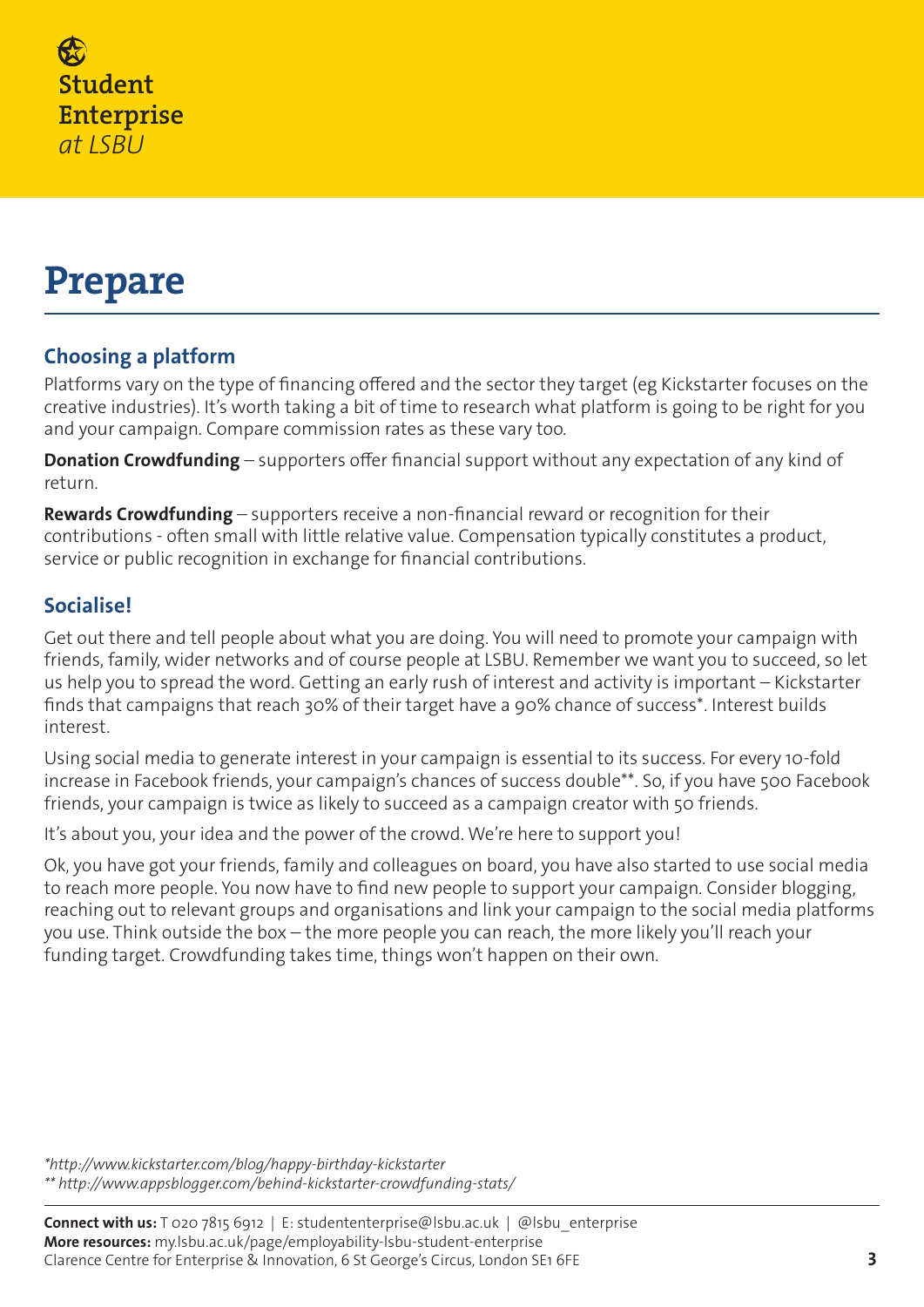

### **Create**

Once you have decided on the platform you are going to use for your campaign, they will have lots of useful advice and experience to help you create it. Here are a few tips too:

**Clarity** – clearly conveying what your project is (compelling stories will stand out), your objectives, what you will deliver, how much funding is needed and the timelines are all really important. All of these need to be realistic.

**Create a buzz** – blog, use social media and issue email blasts to generate interest, gain input into the development of your idea and engage a network of funders. This is important during the pre-launch stage as well as throughout the funding campaign.

**Set your target and break it down** – your target should be the minimum amount of money that needs to be raised to deliver your project. Having a simple breakdown of what you will spend the money on shows people that you will spend their money wisely.

Get your core supporters to donate early on to build momentum. Once you reach 50% of your funding goal, you are 10 times more likely to reach 100%. Consider offering perks and rewards to funders to increase the size of pledges.

#### **Images and video**

First impressions count. Choose a strong project image as it's the first thing people will see. It needs to represent you and what you're trying to achieve.

Make a short, authentic video. This is the best way to introduce yourself and to bring your project to life. It doesn't have to be expensive or super shiny; it just has to be real.

The thought of stepping in front of the camera may fill you with dread, so take a look at other ways to film your project: https://www.youtube.com/watch?v=-iQC0Fqpq70

#### **Reward your backers**

Backing a project makes people feel good. Getting a small reward for doing so makes them feel even better. Think about what you can offer and what you would want if you were backing your project.

Kickstarter has come up with some reward ideas: https://www.kickstarter.com/blog/need-somereward-ideas-here-are-96-of-them